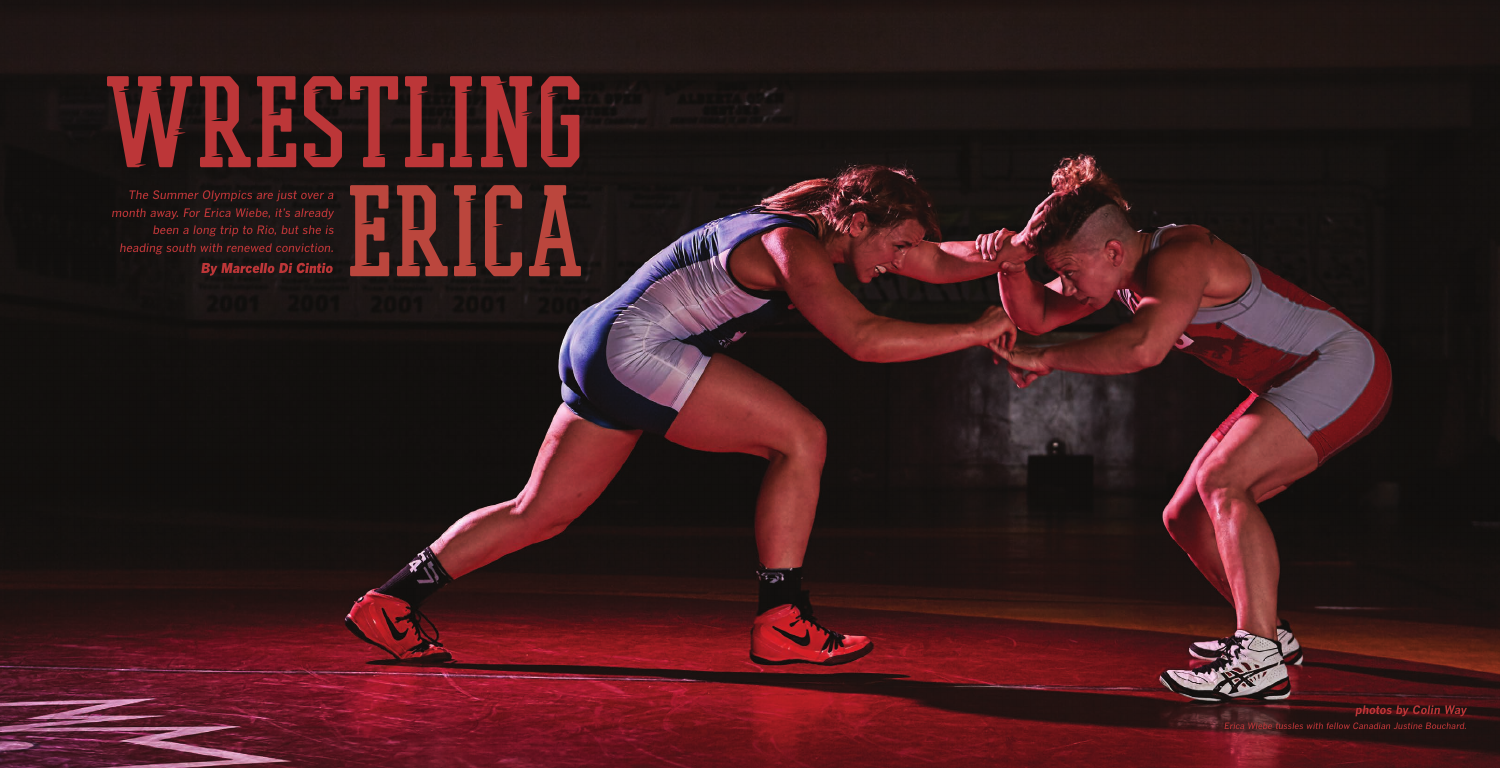star rose quickly. In 2014, her career-best year, Wiebe was crowned Commonwealth Games champion in Glasgow, won a gold medal at the University World Championships, and headed to the World Championships in Uzbekistan as one of the favourites.

But Wiebe faltered at Worlds. An Estonian wrestler Wiebe had beaten twice earlier that season threw her to her back in the first few seconds of their quarter-final match, then went on to pin her for the win. Wiebe couldn't believe she'd ended such a successful year losing to a wrestler she knew she should beat.

AS WIEBE AND I WRESTLED. I was most impressed by her precision. Wiebe translates her power into smooth and exacting technique. My movements were unsure and frantic, and grew increasingly desperate as I tired. Wiebe, though, took no superfluous steps. Every twitch of her muscle was deliberate. Each grip of my wrist, every lunge for my leg formed part of a choreography Wiebe had performed thousands

of times.

But Wiebe's focus and precision have not always been consistent. "There are times, during some matches, when she is all over the place," Ragusa said. "I can't see what she is trying to do." Ragusa believes that a lack of focus is one of the factors that cost Wiebe her match with the Estonian at Worlds, and this is something she and Ragusa have been working hard to fix. As Wiebe and I continued to practise, Ragusa encouraged her to maintain her body position, to fight away my hands to set up her attacks, and to finish her takedowns clean.

**THE 2015 SEASON STARTED WELL FOR WIEBE.** After coming in Championships. Wiebe stepped off the mat and walked out of the second at a tournament in Brazil, losing only to the world silver medallist, Wiebe went on to earn consecutive gold medals in tournaments in Calgary, Russia and Sweden. By the end of the winter, Wiebe was ranked among the top wrestlers in the world for her weight class, exactly gym, her heart still pounding. "I hate getting emotional in front of other people," she says. As she fumed in private over her loss to Di Stasio, an unexpected sense of liberation washed over Wiebe. "I can lose," she said to herself.

where she and everybody else expected her to be. She even landed a sponsorship deal with Nike, the only Canadian wrestler, male or female, to do so. She'd put aside her disappointing performance at Worlds, and everyone considered her a near-unbeatable force for whom the national championships was a mere formality en route to a world championship.

But something was wrong. Even though Wiebe kept finding her name at the top of tournament results, her wrestling had grown defensive and tentative, a complete departure from the aggressive style she was known for. "I really do think I am one of the best wrestlers in the world," she says. "I have the tools to create offensive pressure and do really good things on the mat. But I wasn't doing them." She couldn't figure out why she was winning matches she felt she didn't deserve to win. When Wiebe stepped on the match at Nationals in March her self-confidence had collapsed. "I knew I was going to lose," Wiebe says.

We stood up. I rubbed at the bruises already colouring my shins while Wiebe reached behind her head and tightened her ponytail. We faced each other a second time. Then Wiebe sprang on my leg again, plucking it off the mat as easily as a dandelion from a lawn.

In hindsight, Ragusa says he saw the "red flags" at Nationals. He noticed that Wiebe was far more nervous about the competition than she had any reason to be. Still, Ragusa did not see anyone in Wiebe's weight class as a legitimate threat. He'd been in Wiebe's corner as she eked out tough victories against world and Olympic medallists, often coming from behind in points. "I had a tremendous amount of confidence in her."

Wiebe lost. She faltered in a tight second-round match with Justina Di Stasio. Losing the match meant losing the entire year. The moment the referee raised Di Stasio's hand, everything Wiebe had planned for the rest of the 2015 season evaporated. Wiebe lost her spot on Team Canada for the first time since 2012. She would not get to wrestle at the Pan Am Games in Toronto, or represent Canada at the World



# rica Wiebe is bigger than me.

"Ready?" she mumbled through her mouthguard. Then we stepped towards each other until our foreheads bumped together. Wiebe gripped the back of my neck with one hand and my upper arm with the other, and yanked me off balance with a quick snap of her wrists. Then, in one smooth motion, she pounced on my right leg, gripped it below the knee, and swept it up off the mat into her arms. I hopped on my free would go into practice and get hammered. I thought it was really cool." foot for a moment before Wiebe leaned her chest into my trapped thigh and crashed me into the mat. Then she followed me down.

I knew this before we met, of course. I knew that she oc-focus growing up. During high school, Wiebe kept goal for the Ottawa WIEBE BEGAN WRESTLING IN GRADE 9, but soccer was her main Fury, an elite girl's soccer club, and hoped to play for a U.S. college after graduation. Wrestling started to edge its way to the front of Wiebe's passions in Grade 11. Her school wrestling team did not send anyone to her age-group nationals in St. John's in 2005, so Wiebe and her mother Austria the following year for her first overseas competition. "That was the turning point," Wiebe says. "Wrestling exposed me to all these cool, exciting things." She decided she'd rather be a wrestler in Canada than a goalkeeper in the States.

I wrestled for the U of C when I was a student, but before tying up with Wiebe last spring, I hadn't wrestled competitively for nearly 20 years. Seven years had passed since I last found my face pressed into the red vinyl. As I sniffed the familiar fragrance of sweat and disinfectant, Wiebe went to work on my legs. She jammed her shoulder into my hamstring, pulled my lower legs together and crossed them at the ankles. Then she twisted my legs against each other in an effort to flip me onto my back. I fought the laced ankle for a few seconds before inevitably giving in to the torque.

cupied the 75-kg weight class—the heavyweight division—on Canada's Olympic women's wrestling team. But I never truly **appreciated her physique until the moment we crouched in** front of each other on the red mats in the University of Calgary's wrestling room. Her grey T-shirt, already darkened with sweat flew to the tournament on their own. Wiebe won gold. She headed to from the warm up, was stretched tight over her round shoulders and broad upper back. I noticed her long and muscular arms, and her hard narrow torso. More than anything else, though, I noticed her legs. Wiebe's muscled thighs bulged in her black tights like a pair of orcas. E

Wiebe enrolled at the University of Calgary, home to one of the national training centres for women's wrestling. Wiebe arrived in Calgary in September 2007 a few months ahead of Canada's Olympic team selection tournament for the 2008 Beijing Games. "I was thrown into the mix with all these girls prepping for Olympic trials," Wiebe says. "I

Paul Ragusa, Calgary's High Performance Centre coach and a former Olympian, has worked with Wiebe since she arrived in Calgary. Even from the start, her intensity in the practice room belied the stereotype of heavyweight wrestlers—male and female, both—who are not known for their work ethic. "As a coach, you are always trying to get the heavyweights to do more," Ragusa says. "But Erica is a machine." Erica's personality, however, remains true to her weight class. Heavyweights are to wrestling what goaltenders are to hockey: they're all a little bit weird. Wiebe's natural heavyweight quirks, combined with her relative youth, led to the occasional conflict with coaches and teammates in her early days at U of C. "She didn't always know when to joke around and when to be serious," Ragusa says.

Wiebe's attitude changed after she narrowly lost the Olympic team trials to teammate Leah Callahan in 2012. She started to mature into the role of a formidable wrestling force at international competitions. "She became very professional," Ragusa said. Wiebe's